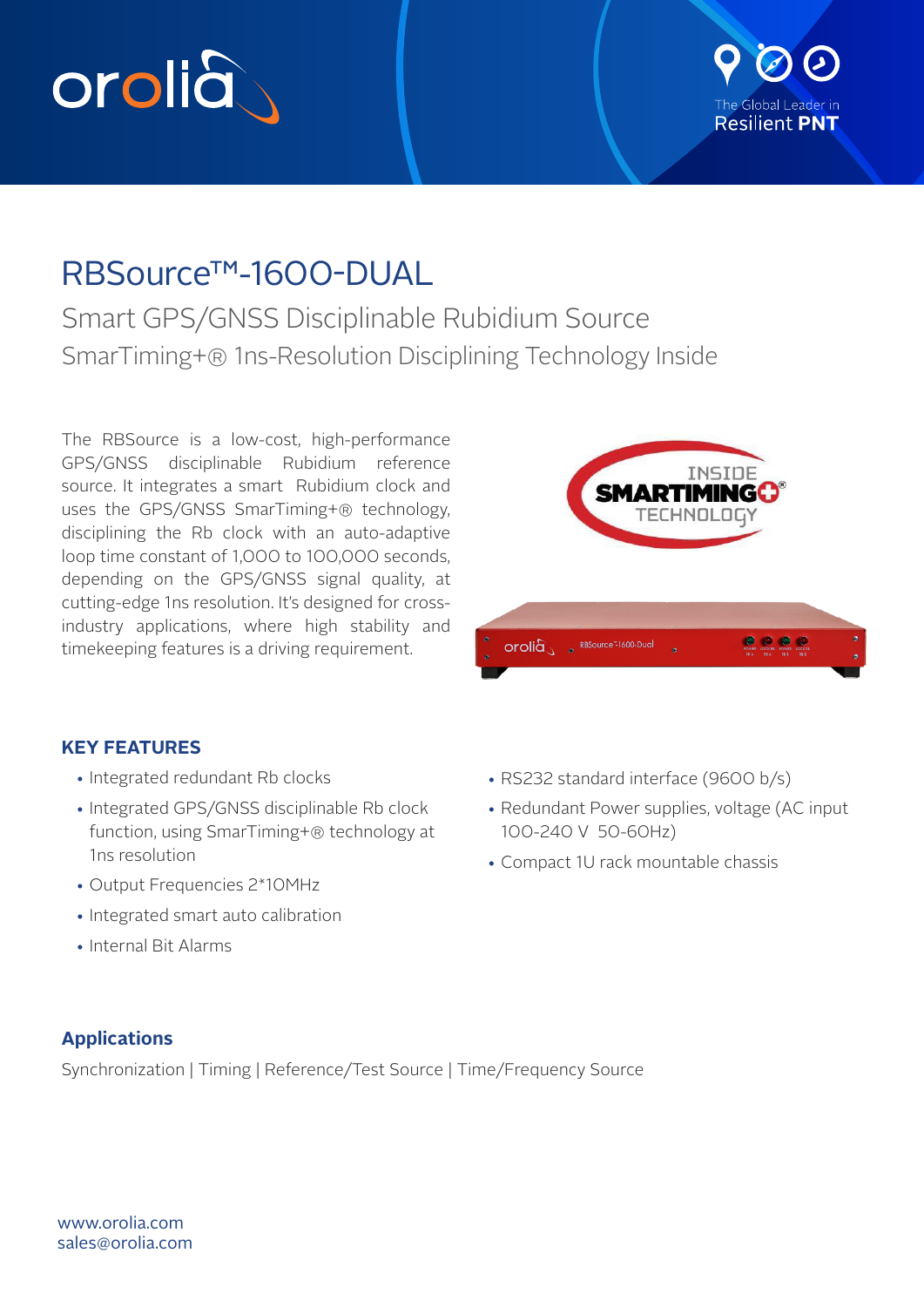# **SPECIFICATIONS ELECTRICAL**

| Spec                                                                                                                                                                                                    |                                                   | Smart SRO-5680 inside                |                                                           |                  |             |  |
|---------------------------------------------------------------------------------------------------------------------------------------------------------------------------------------------------------|---------------------------------------------------|--------------------------------------|-----------------------------------------------------------|------------------|-------------|--|
| <b>Type</b>                                                                                                                                                                                             |                                                   | <b>Standard</b>                      |                                                           |                  |             |  |
| <b>RFOUT Frequency</b>                                                                                                                                                                                  |                                                   | 10 MHz                               |                                                           |                  |             |  |
| <b>Frequency Change</b>                                                                                                                                                                                 | $< 2E-10$<br><b>Option code: E65</b>              |                                      |                                                           |                  |             |  |
| Operating temperature range                                                                                                                                                                             | -10 $^{\circ}$ C to +60 $^{\circ}$ C<br>$< 2E-10$ |                                      |                                                           |                  |             |  |
| (Thermal chamber with air flow)                                                                                                                                                                         |                                                   | -10 $^{\circ}$ C to +65 $^{\circ}$ C |                                                           |                  |             |  |
| Frequency Accuracy @ Shipment                                                                                                                                                                           |                                                   | < 5E-11 (+25°C), typical             |                                                           |                  |             |  |
| Aging                                                                                                                                                                                                   | $<$ 5E-11 / month                                 |                                      |                                                           |                  |             |  |
| (After 3 months of continuous operation)                                                                                                                                                                |                                                   | (typical: 3E-11 / month)             |                                                           |                  |             |  |
| Short Term Stability                                                                                                                                                                                    |                                                   | STS1<br>w/LN, ULN or EULN            |                                                           |                  |             |  |
| 1s                                                                                                                                                                                                      | 2E-11                                             |                                      | 5E-12                                                     |                  | 3E-12       |  |
| 10 <sub>s</sub>                                                                                                                                                                                         | 8E-12                                             |                                      | 4E-12                                                     |                  | 3E-12       |  |
| 100s                                                                                                                                                                                                    | 2E-12                                             |                                      | $2E-12$                                                   |                  | 3E-12       |  |
|                                                                                                                                                                                                         |                                                   |                                      |                                                           |                  |             |  |
| Phase Noise (dBc/Hz)                                                                                                                                                                                    |                                                   |                                      |                                                           | (Option codes)   |             |  |
| (RFOUT 10 MHz)                                                                                                                                                                                          |                                                   | <b>LGS</b>                           | <b>LN</b>                                                 | <b>ULN</b>       | <b>EULN</b> |  |
| 1 Hz                                                                                                                                                                                                    | $-75$                                             | $-85$                                | $-100$                                                    | $-103$           | $-110$      |  |
| 10 Hz                                                                                                                                                                                                   | $-95$                                             | $-130$                               | $-130*$                                                   | $-133*$          | $-138*$     |  |
| 100 Hz                                                                                                                                                                                                  | $-125$                                            | $-155*$                              | $-145$                                                    | $-153*$          | $-150*$     |  |
| 1k Hz                                                                                                                                                                                                   | $-145$                                            | $-162$                               | $-155$                                                    | $-158$           | $-160$      |  |
| 10K Hz                                                                                                                                                                                                  | $-145$                                            | $-164$                               | $-155$                                                    | $-161$           | $-170$      |  |
|                                                                                                                                                                                                         |                                                   |                                      | * Subject to export control (end user statement required) |                  |             |  |
| <b>Frequency Retrace</b>                                                                                                                                                                                |                                                   |                                      |                                                           |                  |             |  |
| Off/On                                                                                                                                                                                                  |                                                   | $< 5E-11$                            |                                                           |                  |             |  |
| (In stable temperature, gravity, pressure &                                                                                                                                                             | 24 hr / 1 hr                                      |                                      |                                                           |                  |             |  |
| magnetic field conditions)                                                                                                                                                                              |                                                   |                                      |                                                           |                  |             |  |
| Warm-up Time @ +25°C                                                                                                                                                                                    | 12 min                                            |                                      |                                                           |                  |             |  |
| Frequency stability                                                                                                                                                                                     | 5E-10                                             |                                      |                                                           |                  |             |  |
| Analog Frequency Adjustment                                                                                                                                                                             |                                                   |                                      |                                                           |                  |             |  |
| Tolerance                                                                                                                                                                                               |                                                   | $5 \times 10^{-9}$ ±20%              |                                                           |                  |             |  |
| [An external voltage (O-5 VDC) can be applied to pin 6 (FA). The cursor pin of a 10 kΩ variable resistor placed between pin 7 and GND can provide this voltage. If not used, pin 7 must be<br>floating] |                                                   |                                      |                                                           |                  |             |  |
| Digital Frequency Adjustment                                                                                                                                                                            |                                                   | $±1.67E-8$                           |                                                           |                  |             |  |
| Internal crystal oscillator freq.                                                                                                                                                                       |                                                   | 60MHz                                |                                                           |                  |             |  |
| Resolution                                                                                                                                                                                              |                                                   | 5.12E-13                             |                                                           |                  |             |  |
| (Through RS-232 commands)                                                                                                                                                                               |                                                   |                                      |                                                           |                  |             |  |
| <b>RFOUT</b>                                                                                                                                                                                            |                                                   |                                      |                                                           |                  |             |  |
| Output level                                                                                                                                                                                            | Sine wave 0.5 Vrms ( $\pm$ 10% / 50 $\Omega$ )    |                                      |                                                           |                  |             |  |
| Output impedance                                                                                                                                                                                        | 50 $\Omega$ ±20%                                  |                                      |                                                           |                  |             |  |
|                                                                                                                                                                                                         |                                                   |                                      |                                                           | (Option code X)* |             |  |
| Harmonics                                                                                                                                                                                               | $< -25$ d $Bc$                                    |                                      |                                                           | $< -40$ d $Bc$   |             |  |
| Spurious fO ± 100kHz (DDSout off)                                                                                                                                                                       | $< -80$ d $Bc$                                    |                                      |                                                           | $< -110$ d $Bc$  |             |  |
| 60MHz sub-harmonics                                                                                                                                                                                     | $< -45$ d $Bc$                                    |                                      |                                                           | $< -70$ d $Bc$   |             |  |
|                                                                                                                                                                                                         |                                                   |                                      |                                                           |                  |             |  |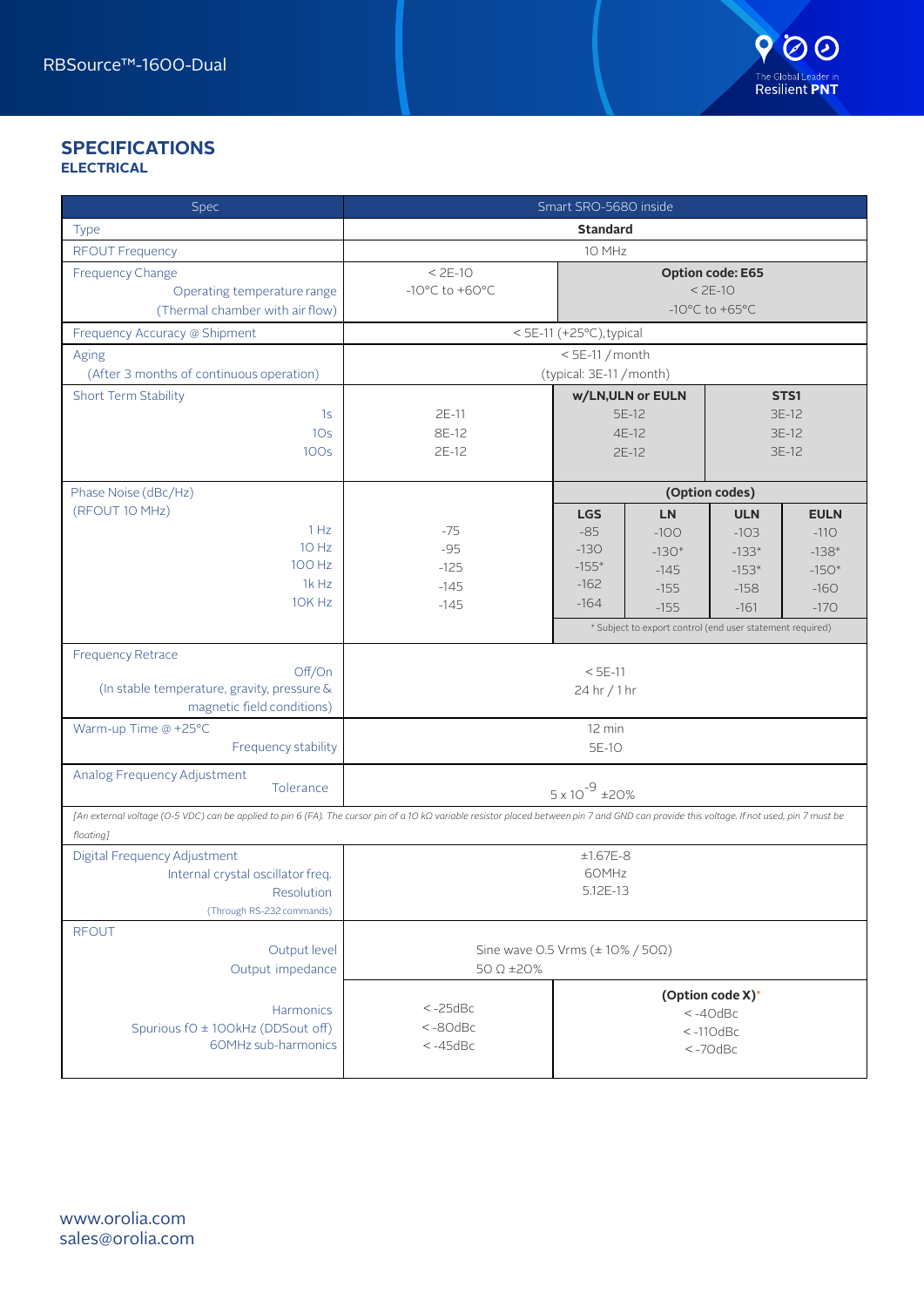

| Supply Voltage (DC)      | 24V                                     | (with LN, ULN, EULN* or LGS option)                                     |  |
|--------------------------|-----------------------------------------|-------------------------------------------------------------------------|--|
|                          |                                         | $12V(12V \pm 5%)$                                                       |  |
| Max Power Supply Ripple  |                                         | <50 mV peak to peak (from 1Hz to 1 MHz frequency band)                  |  |
| <b>Input Power</b>       |                                         | (with LN, ULN, EULN* or LGS option)                                     |  |
| Warm up @+25°C (typical) | <28W @12V or <32W @24V                  | < 32 W @12V                                                             |  |
| $O^{\circ}C$             | $<$ 20 W                                | $<$ 23 W                                                                |  |
| $+25^{\circ}$ C          | $<$ 13 W                                | $<$ 15 W                                                                |  |
| $+60^{\circ}$ C          | $<$ 7 W                                 | < 9 W                                                                   |  |
| Communication Interface  |                                         | RS-232 commands for control & monitoring (see commandsbelow) Timing and |  |
|                          | locking control functions VMGA messages |                                                                         |  |
| Protocol speed           | 9600, n, 8, 1                           |                                                                         |  |
| Compatible with          | SRO model                               |                                                                         |  |
| Conformal coating (CC)   | None                                    | CC (option code: CC)                                                    |  |

\* 'EULN' & 'X' options cannot be selected together

# **ENVIRONMENTAL**

| <b>Spec</b>                       | Smart SRO-5680                                                                   |                                                                                                                                                                            |  |  |  |  |
|-----------------------------------|----------------------------------------------------------------------------------|----------------------------------------------------------------------------------------------------------------------------------------------------------------------------|--|--|--|--|
| <b>Magnetic Field Sensitivity</b> | < 2E-10 / Gauss in worst axis                                                    |                                                                                                                                                                            |  |  |  |  |
| Storage Temperature               | $-55^{\circ}$ C to $+85^{\circ}$ C                                               |                                                                                                                                                                            |  |  |  |  |
| Humidity                          | GR-CORE-63, Section 5.1.2                                                        |                                                                                                                                                                            |  |  |  |  |
| <b>Operating Vibration</b>        | GR-CORE-63, Section 5.4.2<br>Random and Sinusoidal MIL-PRF-28800F,<br>Class 3, 4 | Ruggedized (ordering code: VIB)<br>Profile: MIL-STD-810F, Method 514.5, Category 24<br>Average acceleration: 7.7g rms<br>Duration: 1 hour/axis<br>Axis: on each X/Y/Z axis |  |  |  |  |
| Low g sensitivity                 | n/a                                                                              | (ordering code: LGS)<br>$2E-10/g$ per axis                                                                                                                                 |  |  |  |  |
| Shock                             | Survival: 40g / 11ms                                                             |                                                                                                                                                                            |  |  |  |  |
| Helium concentration sensitivity  | < 1E-10 per ppm of Helium concentration change                                   |                                                                                                                                                                            |  |  |  |  |
| G-Tip-Over Test                   |                                                                                  | $<$ 2E-10 / g in worst axis                                                                                                                                                |  |  |  |  |